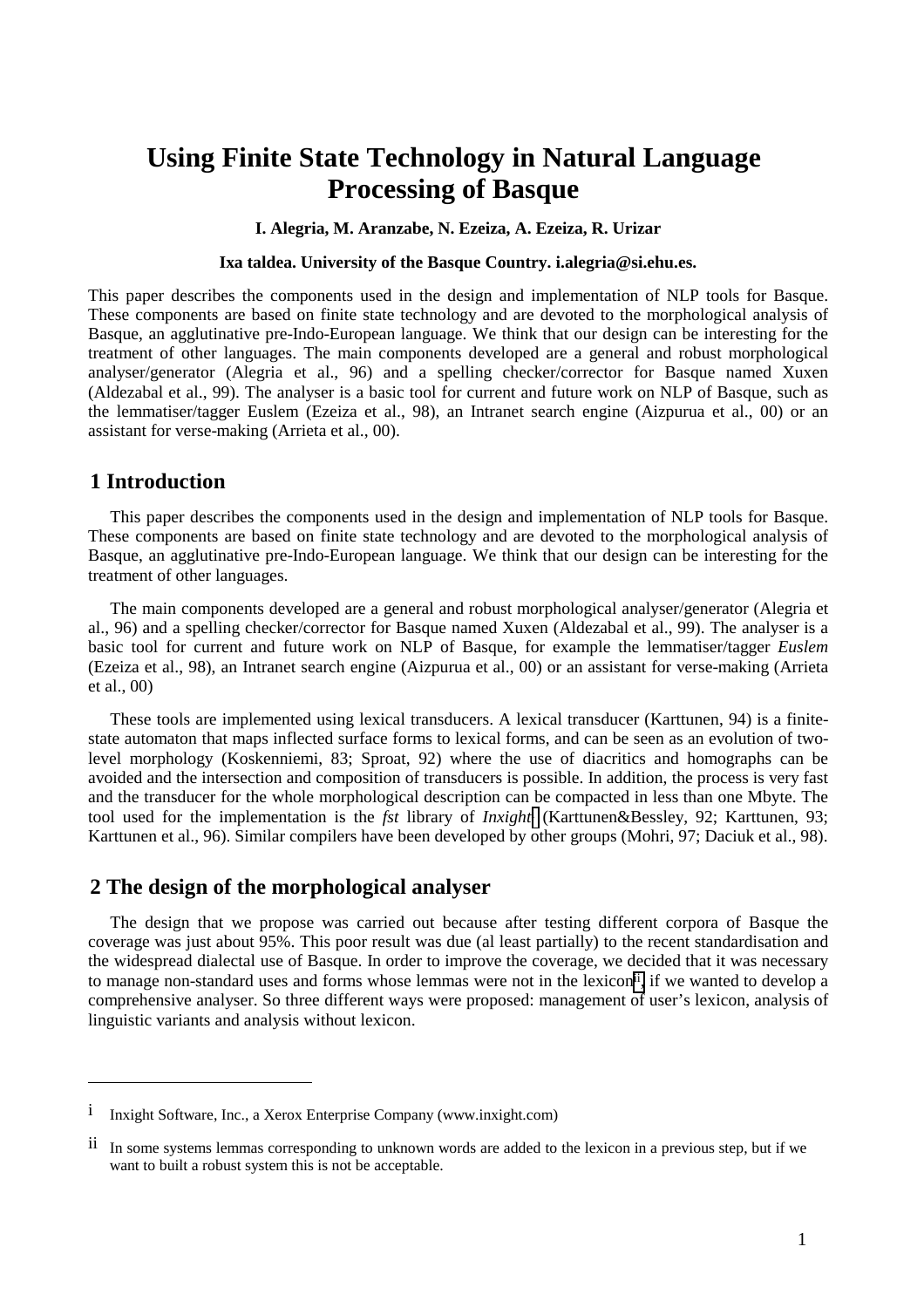We propose a multilevel method, which combines robustness and avoiding of overgeneration in order to build a general-purpose morphological analyser/generator. Robustness is basic in corpus-analysis but sometimes to obtain it overgeneration is produced. Overgeneration increases ambiguity and many times this ambiguity is not real and causes poor results (low precision) in applications based on morphology such as spelling correction, morphological generation and tagging.

The design we propose for robustness without overgeneration consists of three main modules (fig. 1):

- 1) The standard analyser using general and user's lexicons. This module is able to analyse/generate standard language word-forms. In our applications for Basque we defined —using a database about 70,000 entries in the general lexicon, more than 130 patterns of morphotactics and two rule systems in cascade, the first one for long-distance dependencies among morphemes and the second for morphophonological changes. The three elements are compiled together in the *standard transducer*. To deal with the user's lexicon the general transducer described below is used.
- 2) The analysis and normalization of linguistic variants (dialectal uses and competence errors). Because of non-standard or dialectal uses of the language and competence errors, the standard morphology is not enough to offer good results when analysing real text corpora. This problem becomes critical in languages like Basque in which standardisation is in process and dialectal forms are still of widespread use. For this process the standard transducer is extended producing the *enhanced transducer*.
- 3) The guesser or analyser of words without lemmas in the lexicons. In this case the standard transducer is simplified removing the lexical entries in open categories (names, adjectives, verbs, …), which constitute the vast majority of the entries, and is substituted by a general automata to describe any combination of characters. So, the *general transducer* is produced combining this general lemma-set with affixes related to open categories and general rules.



**Figure 1.- Design of the analyser** 

Important features of this design are homogeneity, modularity and reusability because the different steps are based on lexical transducers, far from ad-hoc solutions, and these elements can be used in different tools. This can be seen as a variant of constraint relaxation techniques used in syntax (Stede, 92), where the first constraint demands standard language, the second one combines standard and linguistic variants, and the third step allows free lemmas in open categories. Only if the previous steps fail the results of the next step are included in the output. Relaxation techniques are used in morphology also by Oflazer (Oflazer, 96) but in a different way<sup>iii</sup>.

With this design the obtained coverage is 100% and precision up to 99%.

l

iii He uses the term *Error-tolerant morphological analysis* and says: "*The analyzer first attempts to parse the input with t=0, and if it fails, relaxes t...*"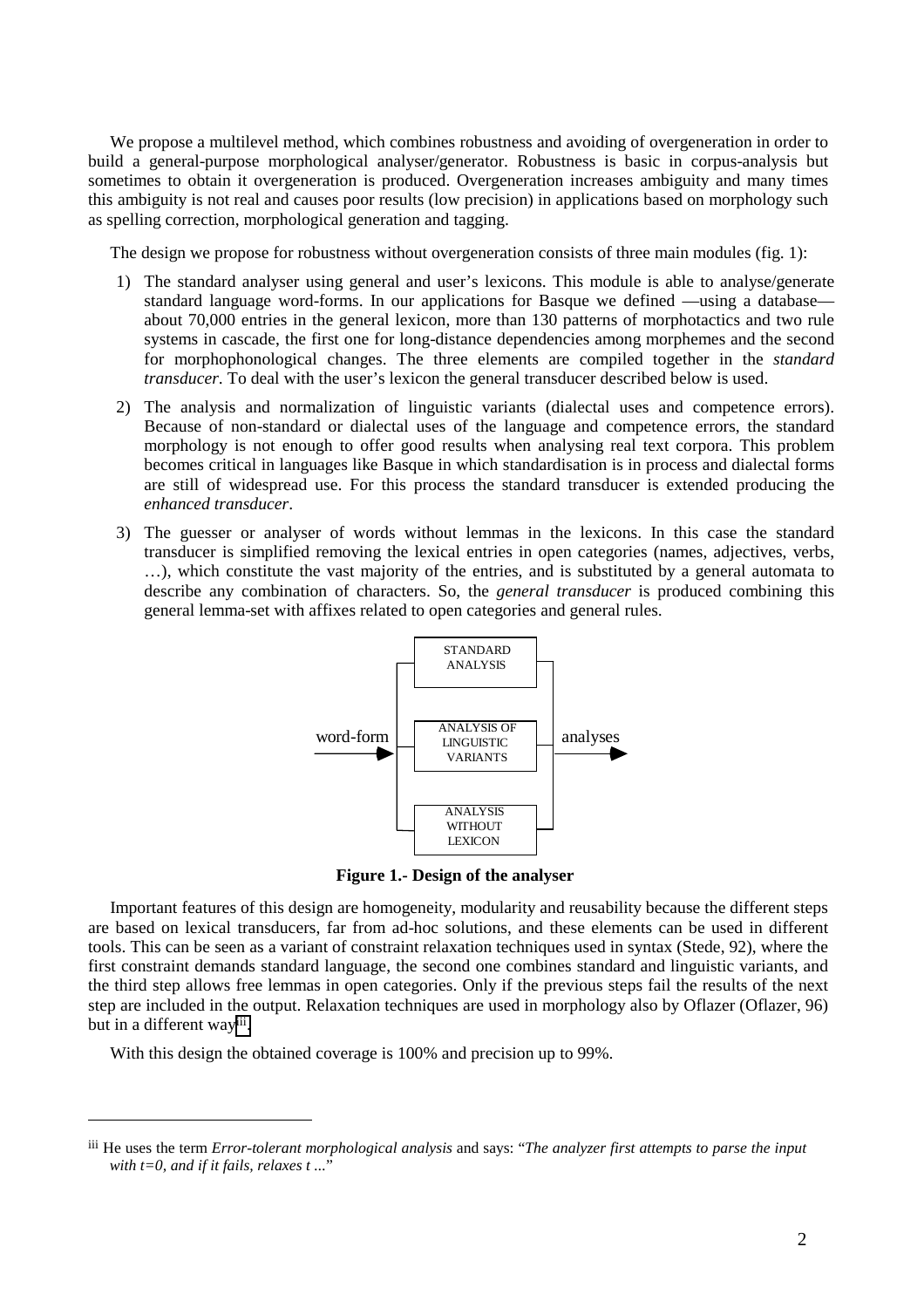The combination of three different levels of analysis and the design of the second and third levels are original as far as we know.

# **3 The transducers**

# **3.1 Lexical transducers**

A lexical transducer (Karttunen 94) is a finite-state automaton that maps inflected surface forms to lexical forms, and can be seen as an evolution of the two-level morphology where:

- Morphological categories are represented as part of the lexical form. Thus, diacritics may be avoided.
- Inflected forms of the same word are mapped to the same canonical dictionary form. This increases the distance between the lexical and surface forms. For instance *better* is expressed through its canonical form *good* (*good+COMP:better*).
- Intersection and composition of transducers is possible (Kaplan & Kay 94). In this way the integration of the lexicon, which will be another transducer, can be solved in the automaton and the changes between lexical and surface level can be expressed as a cascade of two-level rule systems where, after the intersection of the rules, the composition of the different levels is carried out (Fig. 2).



**Figure 2.- Intersection and composition of transducers (from Karttunen et al. 92)** 

#### **3.2 The standard transducer**

Basque is an agglutinative language, that is, for the formation of words the dictionary entry independently takes each of the elements necessary for the different functions (syntactic case included). More specifically, the affixes corresponding to the determinant, number and declension case are taken in this order and independently of each other (deep morphological structure). One of the main characteristics of Basque is its declension system with numerous cases, which differentiates it from the languages spoken in the surrounding countries.

We have applied the two-level model but combining the following transducers:

1) **FST1** or Lexicon. Over 70,000 entries have been defined corresponding to lemmas and affixes, grouped into 170 sublexicons. Each entry of the lexicon has, in addition to the morphological information, its continuation class, which is made up of a group of sublexicons. Lexical entries, sublexicons and continuation classes all together define the morphotactics graph, i.e. the automaton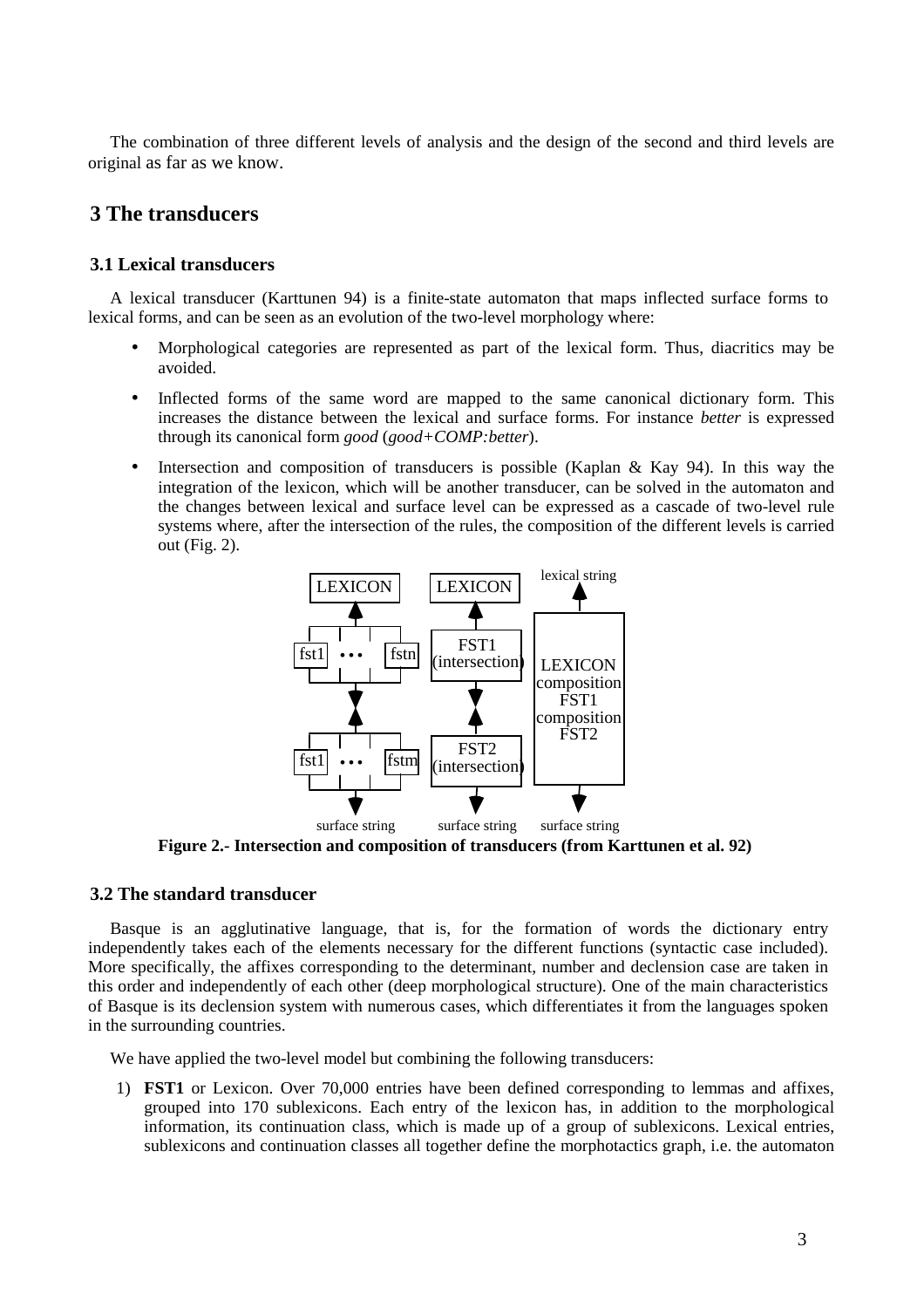that describes the lexical level. The lexical level will be the result of the analysis and the source for the generation. This description is compiled and minimized in a transducer with 1.5 million states and 1.6 million arcs. The upper side of the transducer is the whole morphological information, and the lower side is composed of the morphemes and the minimal morphological information to control the application of the other transducers in cascade (FST2 and FST3).

- 2) **FST2**: Constraint of long-distance dependencies. Some dependencies among morphemes can be expressed with continuation classes because co-occurrence restrictions exist between morphemes that are physically separated in a word (Bessley, 98). For instance, in English, *en-*, *joy* and -*able* can be linked together (*enjoyable*), but it is not possible to link only *joy* and –*able (joyable\*)*. Using morphophonological rules is a simple way to solve them when, as in our system, it is only necessary to ban some combinations. Three rules have been written to solve long-distance dependencies of morphemes: one in order to control hyphened compounds, and two so as so avoid both prefixed and suffixed causal conjunctions (*bait*- and –*lako*) occurring together (*baitielako*\*). These rules have been put in a different rule system closer to the lexical level, without mixing morphotactics and morphophonology. The transducer is very small: 26 states and 161 arcs.
- 3) **FST3**: set of morphophonological rules. 24 two-level rules have been defined to express the morphological, phonological and orthographic changes between the lexical and the surface levels that happen when the morphemes are combined. Details about these rules can be consulted in (Alegria et al., 96) The transducer is not very big but it is quite complex. It is composed of 1,300 states and 19,000 arcs.



The three transducers are combined by composition to build the standard analyser, which attaches to each input word-form all possible interpretations and its associated information. The composed transducer has 3.6 millions states and 3.8 million arcs, but is minimized into 1.9 M-states and 2 M-arcs, which take 3.2 Megabytes in disk.

A simple example of the language involved in the transducer is given in fig. 4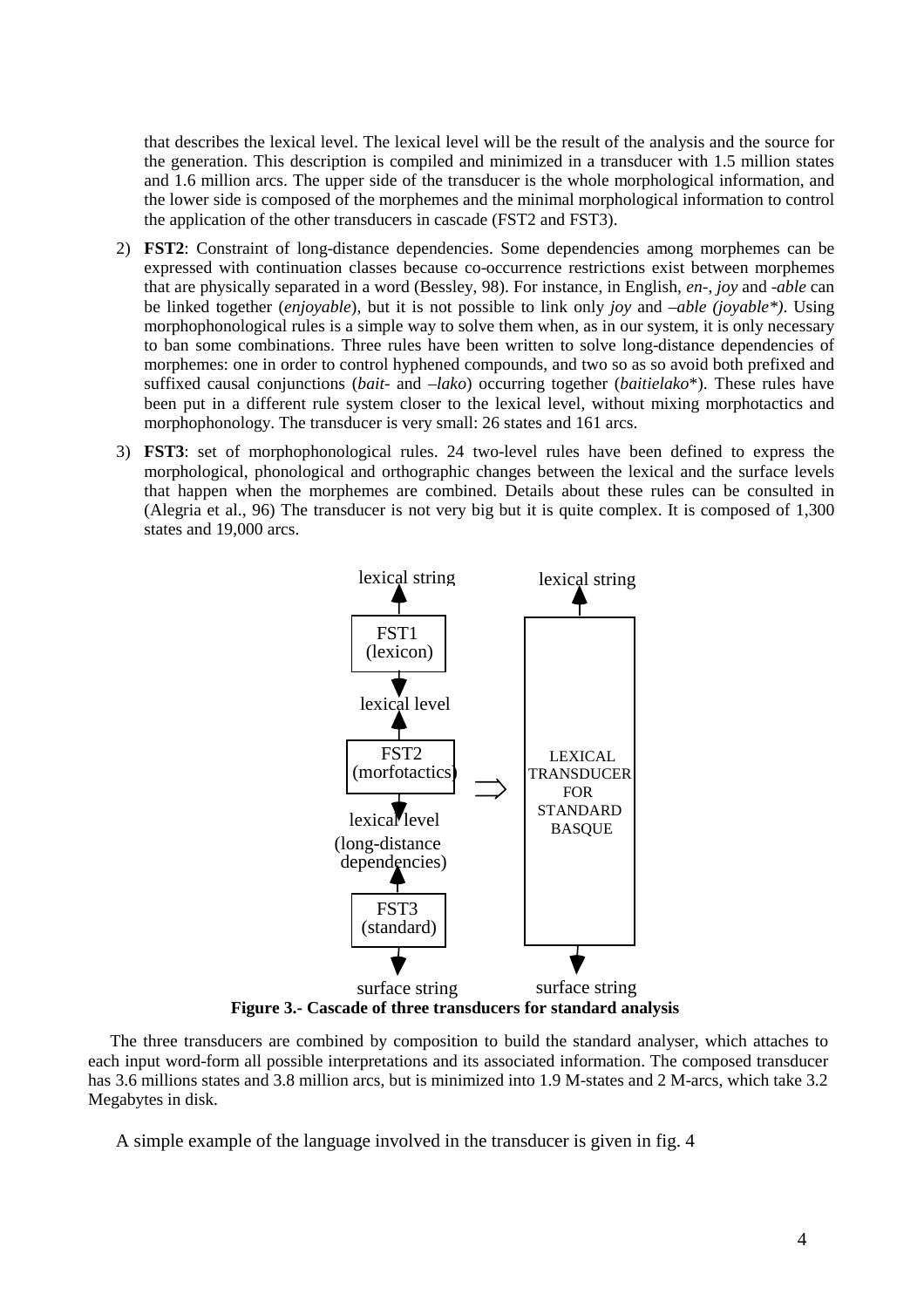zuhaitz[zuhaitz][IZE\_ARR]]+0[DEK\_S\_M]]+Etik[tik][DEK\_ABL]iv



#### **Figure 4.- Example of cascade of transducer for standard analysis**

### **3.3 The enhanced transducer**

A second morphological subsystem, which analyses, normalizes, and generates linguistic variants, is added in order to increase the robustness of the morphological processor. This subsystem has three main components:



**Figure 5.- Cascade of three transducers in the enhanced subsystem** 

l

iv*IZE\_ARR*: common noun, *DEK\_S\_M* singular number, *Etik tik* suffix with epenthetical e, *DEK\_ABL*: ablative declension case

<sup>&</sup>lt;sup>v</sup> a rule in FST3 controls the realization of the epenthetical e (the next rule is a simplification):  $E: e \le 0$  Cons +: +: \_ It can be read as "the epenthetical e is realized as e after a consonant in the previous morpheme"

vi *zuhaitzetik*: from the tree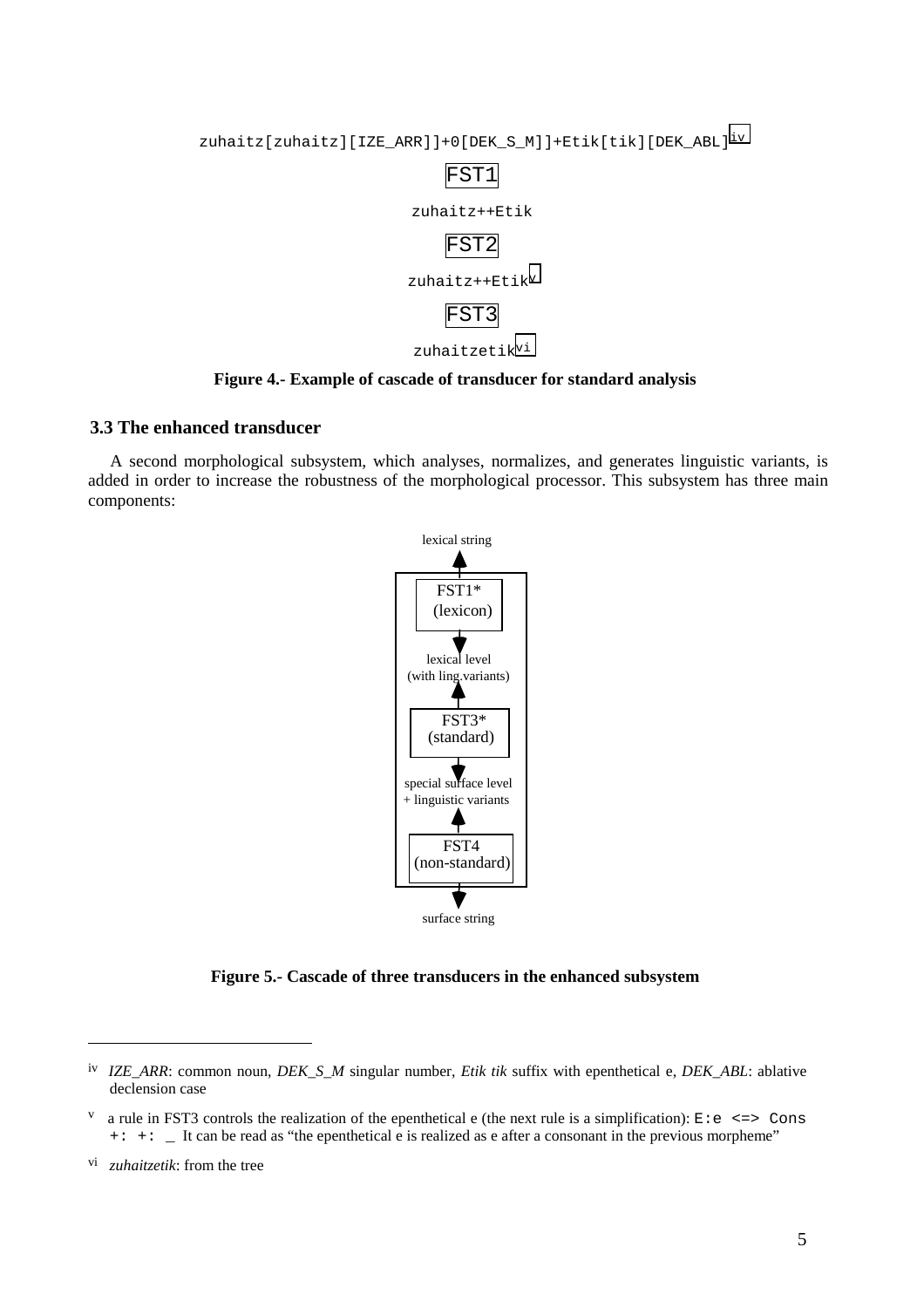- 1) **FST1\***: New morphemes linked to their corresponding standard ones in order to normalize or correct the non-standard morphemes are added to the standard lexicon. Thus, using the new entry tikan, dialectal form of the ablative singular morpheme, linked to its corresponding right entry tik will be able to analyse and correct word-forms such etxetikan, kaletikan,... (variants of etxetik 'from the house', kaletik 'from the street', ...). More than 1500 additional morphemes have been included. Changes in the morphotactical information —continuation class corresponding to some morphemes of the lexicon have been added too. In addition to this, the constraint of long-distance dependencies have been **eliminated** because sometimes these constraints are not followed, so FST2 is not applied. The compiled transducer for the enhanced lexicon increases the states from 1.5 to 1.6 millions and the arcs from 1.6 millions to 1.7..
- 2) **FST3\*:** The standard morphophonological rule-system with a small change: the morpheme boundary (+ character) is not eliminated in the lower level in order to use it to control changes in FST4. So, the language at this level correspond to the surface level enriched with the + character.
- 3) **FST4**: New rules describing the most likely regular changes that are produced in the linguistic variants. These rules have the same structure and management as the standard ones but all of them are optional. For instance, the rule h:  $0 \implies V:V:V$  describes that between vowels the h of the lexical level may disappear in the surface level. In this way the word-form bear, misspelling of behar (to need), can be analysed. As Fig. 5 shows, it is possible and clearer to put these nonstandard rules in another level close to the surface, because most of the additional rules are due to phonetic changes and do not require morphological information. The additional rules do not need to be integrated with the standard ones, and so, it is not necessary to solve inconsistencies.

```
zuhaitz[zuhaitz][IZE_ARR]]+0[DEK_S_M]]+Etikan[tik][DEK_ABL]vii
                FST1* 
            zuhaitz++Etikan 
                FST3* 
            zuhaitz++etikan 
                 FST4 
            zuaitzetikanviii
```
### **Figure 6.- Example of cascade of transducer for non-standard analysis**

The composition of the FST1\* and FST3\* is similar in the number of states and arcs to the standard transducer, but when FST4 is added the number of states increases from 3.7 million states to 12 millions and the number of arcs from 3.9 millions to 13.1 millions. Nevertheless, it is minimized into 3.2 M-states and 3.7 M-arcs, which takes 5.9 Megabytes in disk.

#### **3.4 The general transducer**

l

The problem of unknown words does not disappear with the previous transducer. In order to deal with it, a general transducer has been designed to relax the need of lemmas in the lexicon. This transducer was

vii*IZE\_ARR*: common noun, *DEK\_S\_M* declension singular number, *Etikan* dialectal variation of the *tik* suffix with epenthetical e, *DEK\_ABL*: declension ablative case

viii *zuaitzetikan*: variation of *zuhaitzetik* (from the tree) with two changes: dropped h and dialectal use of *tikan*.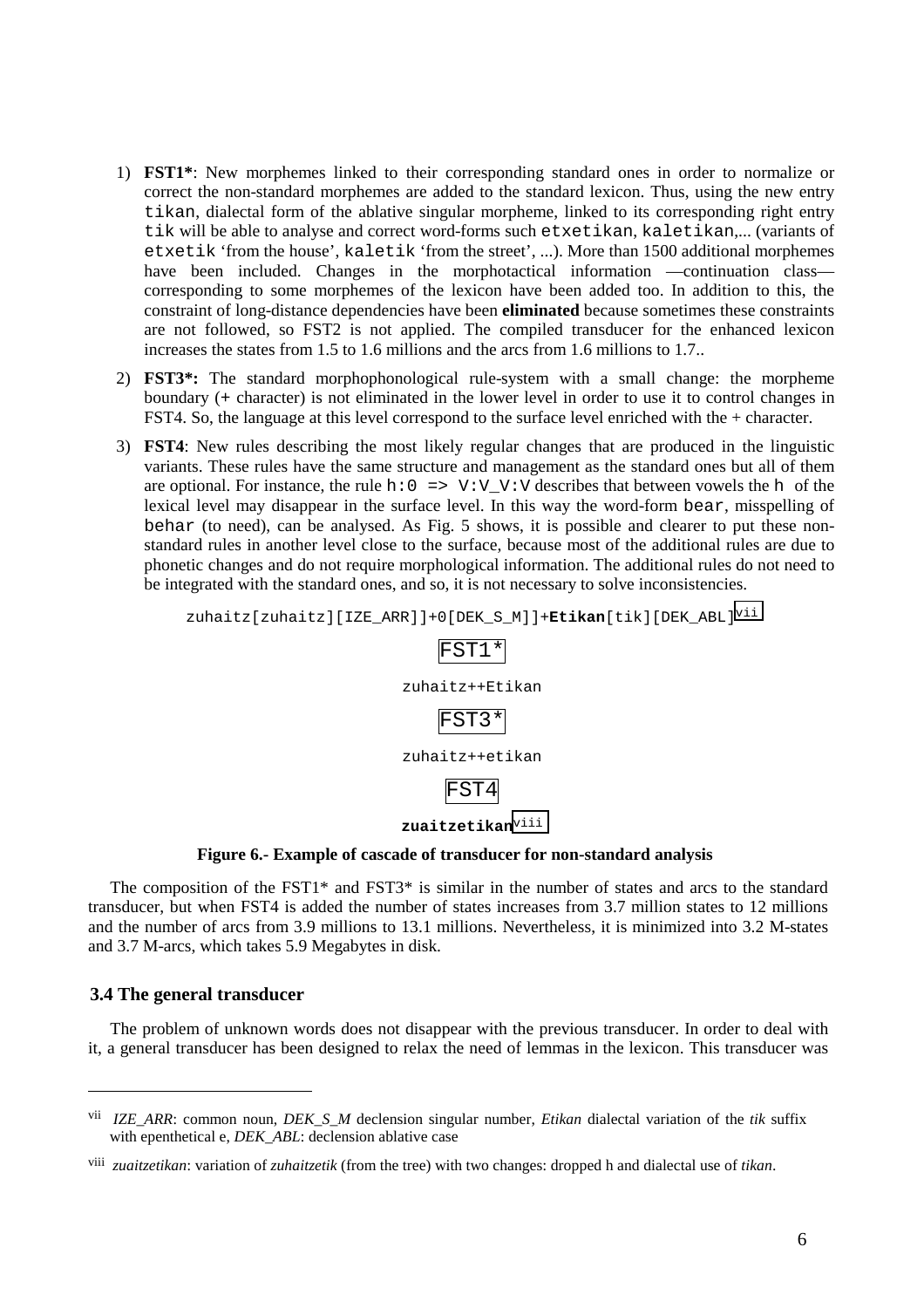initially (Alegria et al., 97) based on the idea used in speech synthesis (Black et al., 91) but now it has been simplified. Daciuk (Daciuk, 00) proposes a similar way when he describes the *guessing automaton*, but the construction of the automaton is more complex.

The new transducer is the standard one modified in this way: the lexicon is reduced to affixes corresponding to open categories<sup>ix</sup> and generic lemmas for each open category, while standard rules remain. So, the standard rule-system (FST3) is composed of a mini-lexicon (FST0) where the generic lemmas are obtained as a result of combining alphabetical characters and can be expressed in the lexicon as a cyclic sublexicon with the set of letters (some constraints are used with capital/non-capital letters according to the part of speech). In fig. 7 the graph corresponding to the mini-lexicon (FST0) is shown.



**Figure 7.- Simplified graph of the mini-lexicon**

The composed transducer is tiny, it is into 8,5 thousand states and 15 thousand arcs. Each analysis in the result is a possible lemma with the whole morphological information corresponding to the lemma and the affixes.

This transducer is used in two steps of the analysis: in the standard analysis and in the analysis without lexicon (named guessing in taggers).

In order to avoid the need of compiling the user's lexicon with the standard description, the general transducer is used in the standard analysis, and if the hypothetical lemma is found in the user's lexicon the analysis is added to the results obtained in the standard transducer.

If no results are obtained in the standard and enhanced steps the results of the general transducer will be the output of the general analyser.

### **3.5 Local disambiguation and ongoing work**

l

Although one of the targets in the designed system is to avoid overgeneration, in the enhanced and general transducers overgeneration can still be too high for some applications.

ix there are seven open categories and the most important ones are: common nouns, personal names, place nouns, adjectives and verbs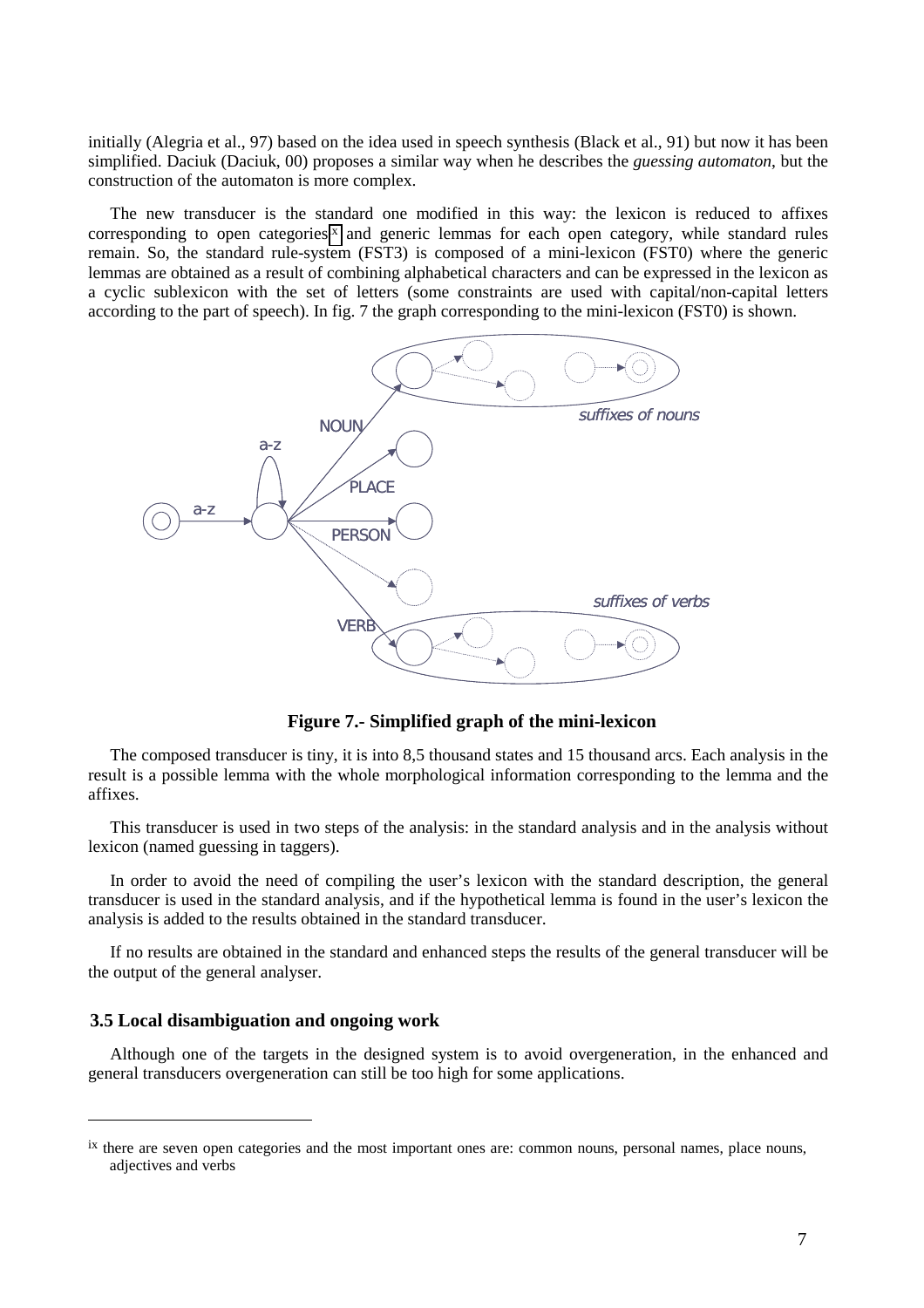Sometimes, the enhanced transducer returns analyses for words the lemmas of which are not included in the lexicon. That is to say, words that are not variants are analysed as such. Bearing in mind that the transducer is the result of the intersection of several rules each one corresponding to an optional change, the resulting transducer permits all the changes to be done in the same word. However, some combinations of changes seldom occur, so it is the general transducer that must accomplish the analysis.

Besides, sometimes there is more than one analysis as variant and it is necessary to choose among them. For example, analysing the word-form kaletikan (dialectal form) two possible analysis are obtained: kale+tik (from the street) and kala+tik (from the cove), but the first analysis is more probable because only one change has been done.

The solution could be to use a probabilistic transducer (Mohri, 97), or to improve the tool in order to obtain not only the lexical level but also the applied rules (this is not doable with the tools we have).

Currently, we use a local disambiguator that calculates the edit distance between the analysed word and each possible normalized word (generated using standard generation), choosing the most standard one(s) i.e. those with the lowest edit distance. Above a threshold, the results of this transducer are discarded. In the example above, kaletikan is compared to kaletik and kalatik (surface level of kale+tik and kala+tik). kaletik is chosen because its distance from kaletikan is shorter (2) than that of kalatik.

The general transducer presents two main problems:

- too many different tags can be produced. However, this problem is solved by a context based disambiguator (Ezeiza et al., 98)
- multiple lemmas for the same or similar morphological analysis. This is a problem when we want to built a lemmatizer. For example if bitaminiko (vitaminic) is not in the lexicon the results analysing bitaminikoaren (from the vitaminic) as adjective can be multiple: bitamini+ko+aren, bitaminiko+aren and bitaminikoaren, but the only right analysis is the second.

In the first case information about capital letters and periods is used to accept/discard some tags, but the second case is the main problem for us. A probabilistic transducer for the sublexicon with the set of lettercombinations would be a solution. However, for the time being, heuristics using statistics about final trigrams (of characters) in each category, cases, and lenght of lemmas are used to disambiguate the second case.

# **4 The spelling checker/corrector**

The three transducers are also used in the spelling checker/corrector but, in order to reduce the use of memory, most of the morphological information is eliminated.

The spelling checker accepts as correct any word that allows a correct standard morphological analysis. So, if the standard transducer returns any analysis (the word is standard) or one of the possible lemmas returned by the general transducer is in the user's lexicon, the word is accepted.

Otherwise, a misspelling is assumed and the user gets a warning message and is given different options. One of most interesting option given is to include the lemma of the world in the user's lexicon. From then on, any inflected and derived form of this lemma will be accepted without recompiling the transducer.

For this purpose the system has an interface, in which the part of speech must be specified along with the lemma when adding a new entry to the user lexicon.

The proposals given for a misspelled word are divided in two groups: competence errors and typographical errors. Although there is wide bibliography about the correction problem (Kukich, 92), most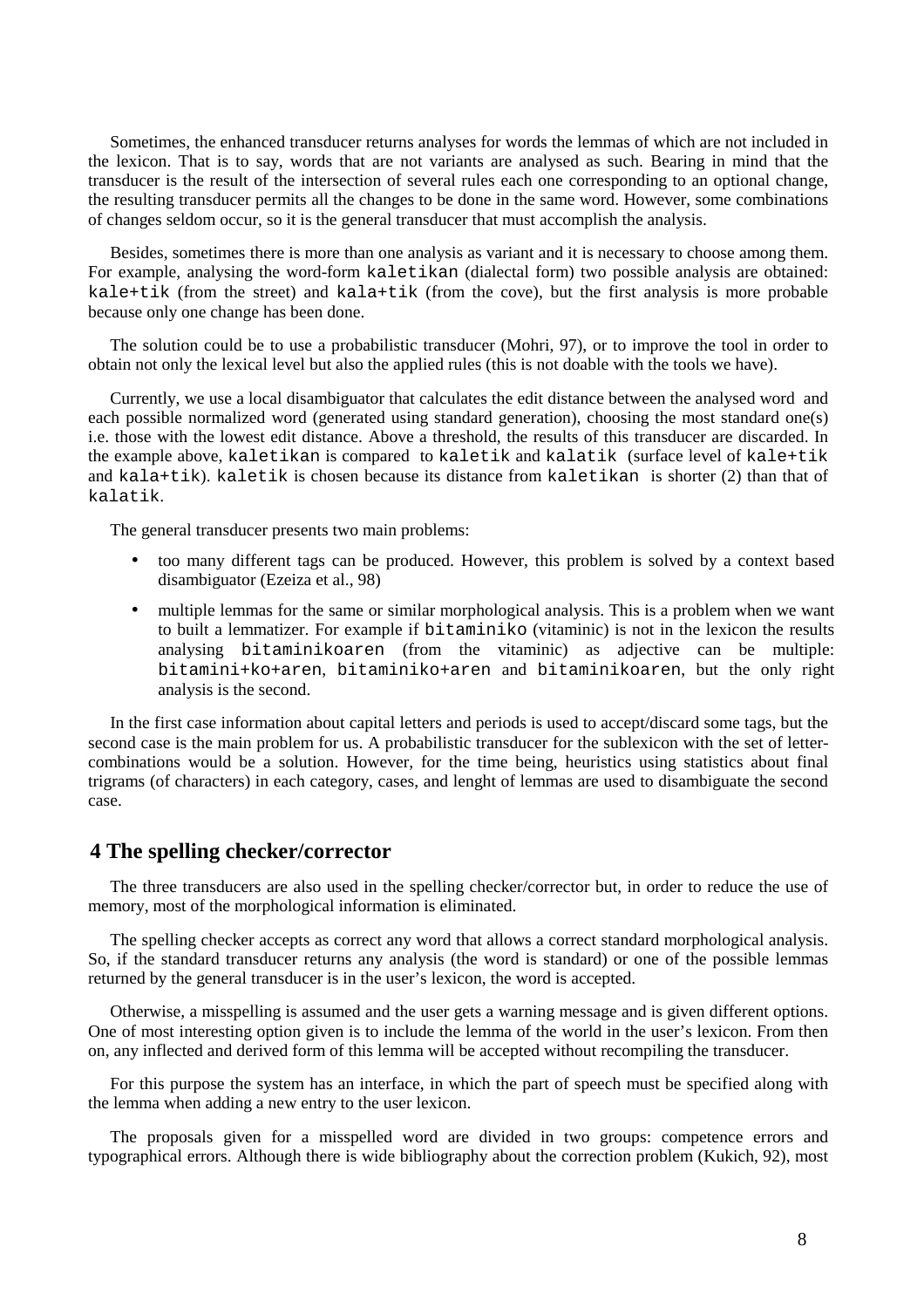of the authors do not mention the relation between them and morphology. They assume that there is a whole dictionary of words or that the system works without lexical information. Oflazer and Guzey (1994) faced the problem of correcting words in agglutinative languages. Bowden and Kiraz (Bowden&Kiraz, 95) applied morphological rules in order to correct errors in nonconcatenative phenomena.

The need of managing competence errors —also named orthographic errors— has been mentioned and reasoned by different authors (van Berkel & de Smedt, 88) because this kind of errors are said to be more persistent and make a worse impression. When dealing with the correction of misspelled words the main problem faced was that, due to the recent standardisation and the widespread dialectal use of Basque, competence errors or linguistic variants were more likely and therefore their treatment became critical.

When a word-form is not accepted it is checked against the enhanced transducer. If the incorrect form is now recognised—i.e. it contains a competence error— the correct lexical level form is directly obtained and, as the transducers are bi-directional, the corrected surface form will be generated from the lexical form using the standard transducer.

For instance, in the example above, the word-form beartzetikan (misspelling of behartzetik "from the need") can be corrected although the edit distance is three. The complete process of correction would be the following:

- Decomposition into three morphemes: *behar* (using a rule to guess the h), *tze* and *tikan*.
- *tikan* is a non-standard use of *tik* and as, they are linked in the lexicon, this is the chosen option.
- The standard generation of *behar+tze+tik* obtains the correct word *behartzetik*.

The treatment of typographical errors is quite conventional and only uses the standard transducer to test hypothetical proposals. It performs the following steps:

- Generating hypothetical proposals to typographical errors using Damerau's classification.
- Spelling checking of proposals.

The results are very good in the case of competence errors —they could be even better if the nonstandard lexicon was improved — and not so good for typographical errors. In the last case, only errors with an edit distance of one have been planned. It would be possible to generate and test all the possible words with a higher edit distance, but the number of proposals would be very big. We are planning to use the Oflazer and Guzey's proposal, which is based on flexible morphological decomposition.

# **4 Conclusions**

In this paper we have presented an original methodology that allows combining different transducer to increase the coverage and precision of basic tools for NLP of Basque. The design of the enhanced and general transducers that we propose is new as far as we know. We think that our design could be interesting for the robust treatment of other languages

#### **Acknowledgements**

This work has had partial support from the Education Department of the Government of the Basque Country **(**reference UE1999-2**)**. We would like to thank Xerox for allowing us to use their tools, and also Lauri Karttunen for his help. Thanks to anonymous referees whose comments have helped us improving the paper.

### **References**

Aizpurua I., Alegria I., Ezeiza N. (2000) GaIn: un buscador Internet/Intranet avanzado para textos en euskera. Actas del XVI Congreso de la SEPLN Universidad de Vigo, 26-28 septiembre de 2000.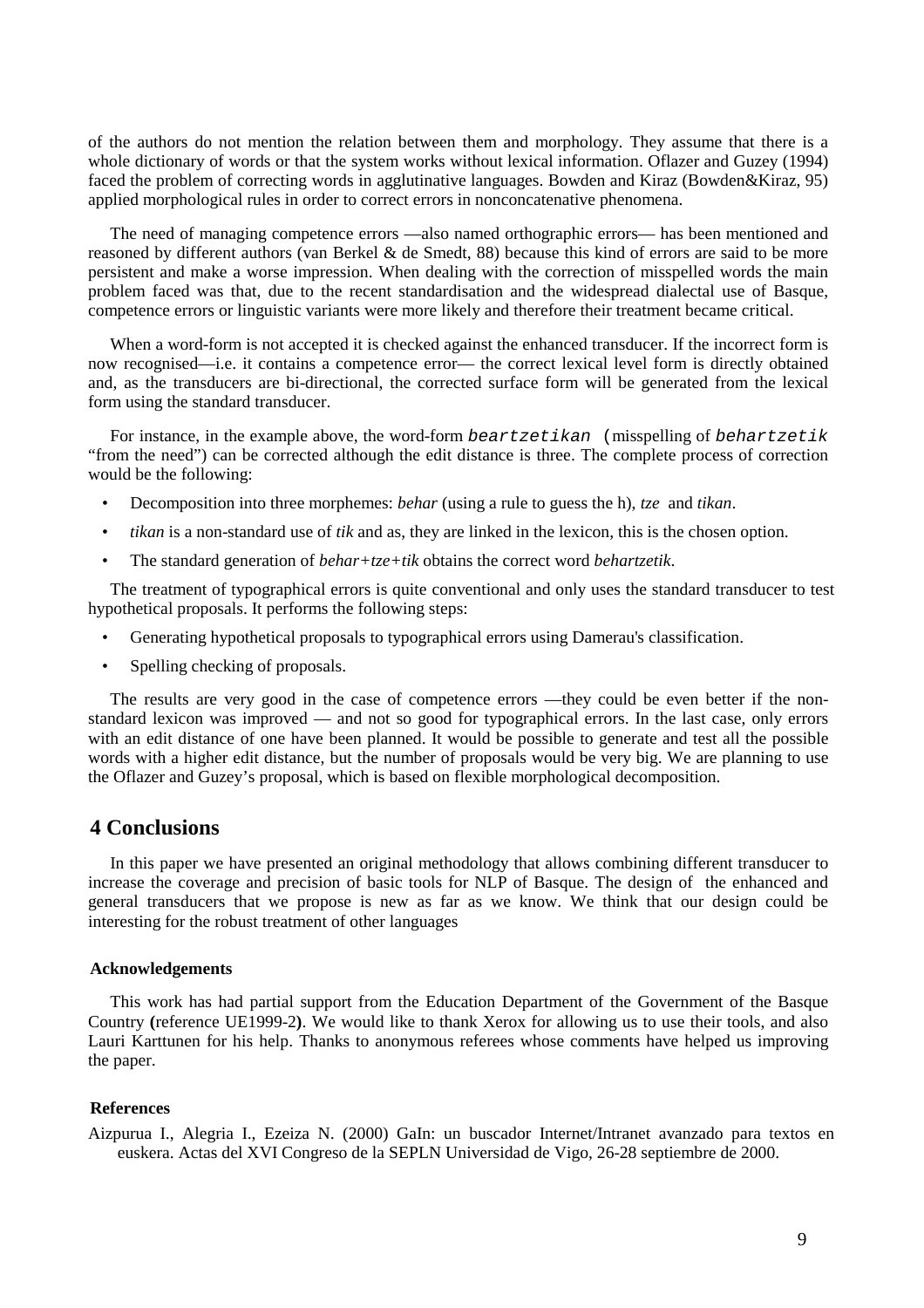- Aldezabal I., Alegria I., Ansa O., Arriola J.M., Ezeiza N. (1999) Designing spelling correctors for inflected languages using lexical transducers. Proceedings of EACL'99, 265-266. Bergen, Norway. 8-12 June 1999.
- Alegria I., Artola X., Sarasola K., Urkia M. (1996) Automatic morphological analysis of Basque. Literary & Linguistic Computing Vol. 11, No. 4, 193-203. Oxford University Press. Oxford. 1996.
- Alegria I., Artola X., Ezeiza N., Gojenola K., Sarasola K. (1996) A trade-off between robustness and overgeneration in morphology. Natural Language Processing and Industrial Applications. Volume I. pp 6-10. Moncton, Canada. 1996.
- Alegria I., Artola X., Sarasola K (1997). Improving a Robust Morphological Analyser using Lexical Transducers. Recent Advances in Natural Language Processing. *Current Issues in Linguistic Theory (CILT) series*. John Benjamins publisher company. Vol. 136. pp 97-110. 1997.
- Arrieta B., Arregi X., Alegria I. (2000). An Assistant Tool For Verse-Making In Basque Based On Two-Level Morphology. Proceedings of ALLC/ACH 2000 . Glasgow, UK. 21-26 July 2000.
- Bessley K. (1998). Constraining Separated Morphotactic Dependencies in Finite State Grammars. Proc. of the International Workshop on Finite State Methods in NLP. Ankara. 1998.
- Black A., van de Plassche J., Williams B. (1991). Analysis of Unkown Words through Morphological Descomposition. Proc. of 5th Conference of the EACL, vol. 1, 101-106.1991.
- Bowden T., Kiraz G. (1995). A morphographemic model for error correction in non-concatenative strings. Proc. of the 33<sup>rd</sup> Conference of the ACL, 24-30. 1995.
- Daciuk J., Watson B., Watson R. (1998). Incremental Construction of Minimal Acyclic Finite State Automata and Transducers. Proc. of the International Workshop on Finite State Methods in NLP. Ankara. 1998.
- Daciuk J. (2000). Finite State Tools for Natural Language Processing. Proceedings of the COLING 2000 workshop Using Toolsets and Architectures to Build NLP Systems, Luxembourg, 2000.
- Ezeiza N., Aduriz I., Alegria I., Arriola J.M., Urizar R. (1998). Combining Stochastic and Rule-Based Methods for Disambiguation in Agglutinative Languages. COLING-ACL'98, Montreal (Canada). August 10-14, 1998.
- Kaplan R. M. and M. Kay (1994). Regular models of phonological rule systems. Computational Linguistics, vol.20(3): 331-380. 1994.
- Karttunen L. and Beesley K.R. (1992). Two-Level Rule Compiler. Xerox ISTL-NLTT-1992-2.
- Karttunen L., Kaplan R.M., Zaenen A. Two-level morphology with composition. Proc. of COLING´92. 1992.
- Karttunen L. (1993). Finite-State Lexicon Compiler. Xerox ISTL-NLTT-1993-04-02.
- Karttunen L. (1994). Constructing Lexical Transducers, Proc. of COLING´94, 406-411. 1994.
- Karttunen L., Chanod J.P., Grenfenstette G., Schiller A. (1996). Regular Expressions for Language Engineering. Natural Language Engineering, 2(4): 305:328.
- Karttunen L. (2000) Applications of Finite-State Transducers in Natural Language Processing. Proceedings of CIAA-2000. Lecture Notes in Computer Science. Springer Verlag.
- Koskenniemi, K. (1983). Two-level Morphology: A general Computational Model for Word-Form Recognition and Production, University of Helsinki, Department of General Linguistics. Publications nº 11, 1983.
- Kukich K. (1992). Techniques for automatically correcting word in text. ACM Computing Surveys, vol.24, No. 4, 377-439
- Mohri, M. (1997). Finite-state transducers in language and speech processing. Computational Linguistics 23(2):269-322. 1997.
- Oflazer K, Guzey C. (1994). Spelling Correction in Aglutinative Languages, Proc. of ANLP-94, Sttutgart. 1994.